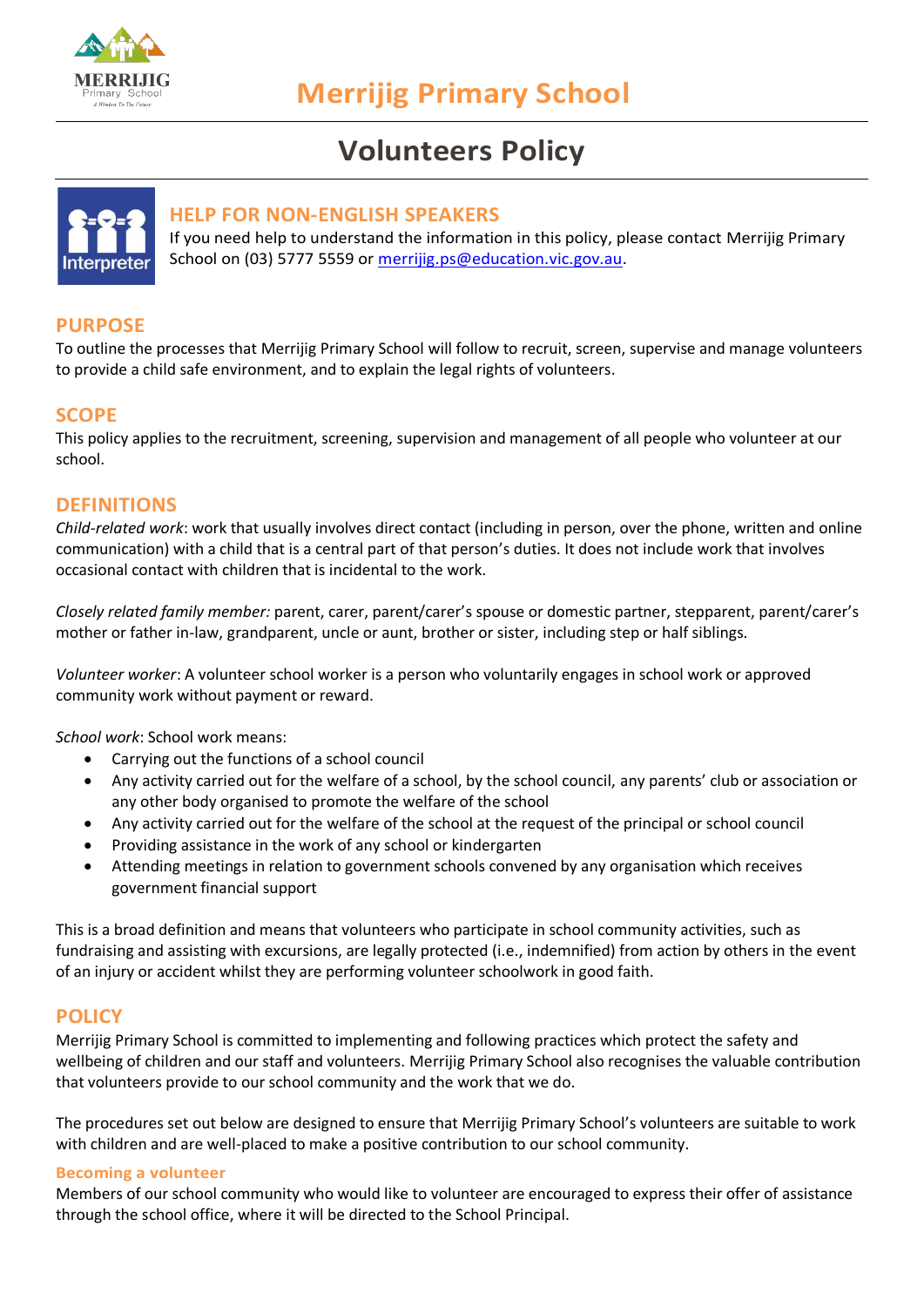#### **COVID-19 vaccination information**

Under the directions issued by the Victorian government, volunteers attending school to work are required to be vaccinated or provide evidence that they are medically excepted. Our school is required to collect, record and hold vaccination information from relevant visitors and volunteers to ensure they meet these requirements.

For further information on this process, refer to our school's COVID-19 Mandatory Vaccination – Information Collection and Storage Procedures.

For Department policy on COVID-19 mandatory vaccinations for visitors, including advice on the type of information that schools are required to collect, record and hold, refer to:

• COVID-19 Vaccinations – [Visitors and Volunteers Working on School Sites](https://www2.education.vic.gov.au/pal/covid-19-vaccinations-visitors-volunteers/policy)

#### **Suitability checks including Working with Children Clearances**

Our school will follow the Department's [Working with Children and Other Suitability Checks for School Volunteers](https://www2.education.vic.gov.au/pal/suitability-checks/policy)  [and Visitors](https://www2.education.vic.gov.au/pal/suitability-checks/policy) and our school's *Visitors policy* in relation to Suitability checks including Working with Children Clearances for volunteers.

#### **Working with students**

Merrijig Primary School values the many volunteers that with sports events, camps, excursions, school concerts, and other events and programs. To ensure that we are meeting our legal obligations under the *Worker Screening Act* and the Child Safe Standards, Merrijig Primary School is required to undertake suitability checks which in most cases will involve asking for evidence of a Working with Children (WWC) Clearance and may also involve undertaking reference, proof of identity and work history involving children checks.

Considering our legal obligations, and our commitment to ensuring that Elizabeth Street Primary School is a child safe environment, we will require volunteers to obtain a WWC clearance and produce their valid card to the School Office for verification in the following circumstances:

- **Volunteers who are not parent/family members** of any student at the school are required to have a WWC clearance if they are engaged in child-related work regardless of whether they are being supervised.
- **Parent/family volunteers** who are assisting with any classroom or school activities involving direct contact with children in circumstances where the volunteer's child is **not** participating, or does not ordinarily participate in, the activity.
- **Parent/family volunteers** who assist with excursions (including swimming), camps and similar events, regardless of whether their own child is participating or not.
- **Parent/family volunteers** who regularly assist in school activities, regardless of whether their own child is participating or not
- **Parent/community School Council members** sitting on School Council with student School Council members, regardless of whether their own child is a student member or not

In addition, depending on the nature of the volunteer work, our school may ask the volunteer to provide other suitability checks at its discretion (for example, references, work history involving children and/or qualifications). Proof of identity may also be required in some circumstances.

#### **Non child-related work**

On some occasions, parents and other members of the school community may volunteer to do work that is not child related. For example: volunteering on the weekend for gardening, maintenance, working bees, parents and friends club coordination, school council, participating in sub-committees of school council, fete coordination, other fundraising groups that meet in the evenings during which children will not be, or would not reasonably be expected to be, present.

Volunteers for this type of work are not required to have WWC clearance or other suitability checks as they are not engaged in child-related work and children are not generally present during these activities. However, Elizabeth Street Primary School reserves the right to undertake suitability checks, including proof of identity, WWC clearance, at its discretion if considered necessary for any particular activities or circumstances.

#### **Management and supervision**

Volunteer workers will be expected to comply with any reasonable direction of the principal (or their nominee). This will include the requirement to follow our school's policies, including, but not limited to our Child Safety Policy and